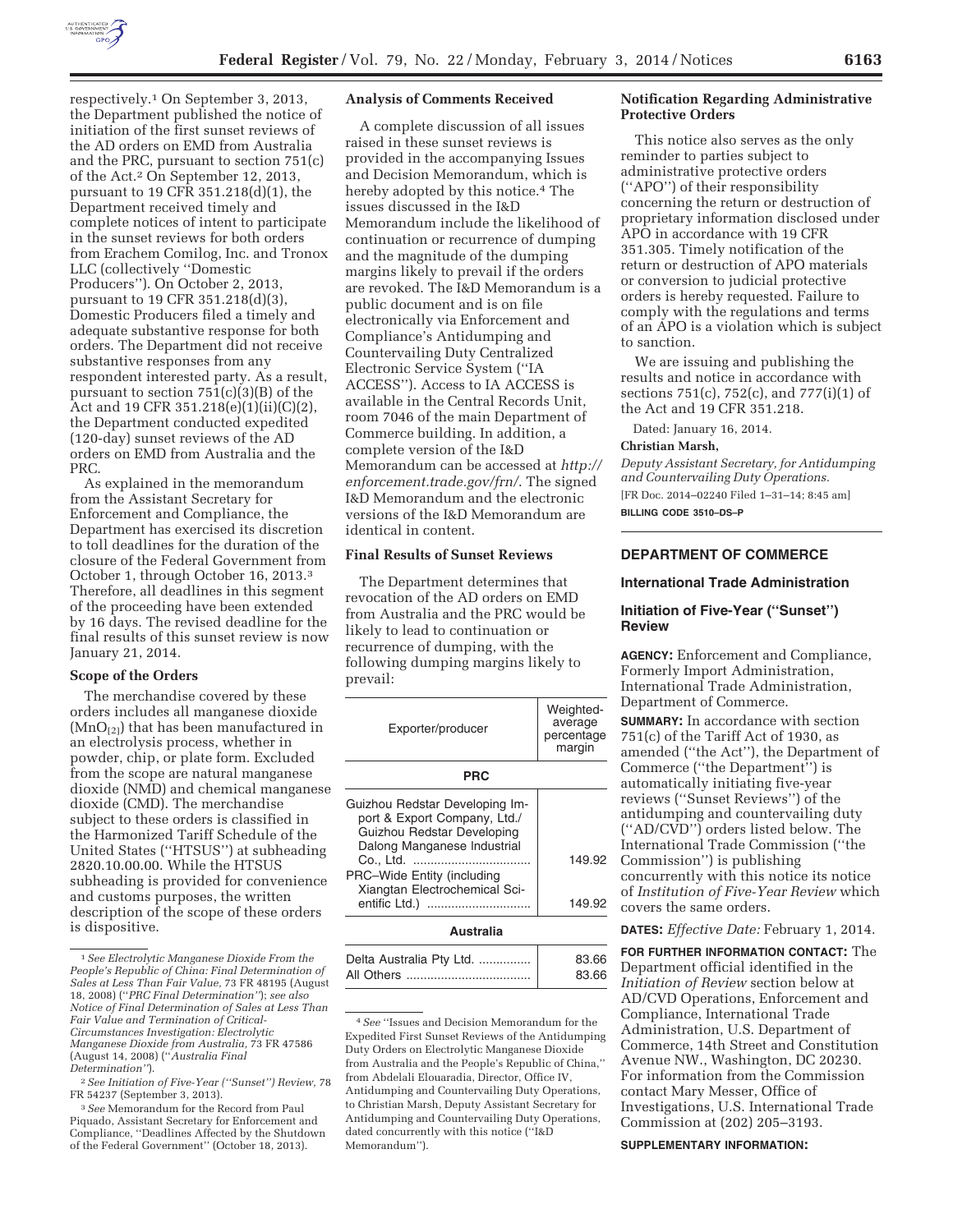# **Background**

The Department's procedures for the conduct of Sunset Reviews are set forth in its *Procedures for Conducting Five-Year (''Sunset'') Reviews of Antidumping and Countervailing Duty Orders,* 63 FR 13516 (March 20, 1998) and 70 FR 62061 (October 28, 2005).

Guidance on methodological or analytical issues relevant to the Department's conduct of Sunset Reviews is set forth in *Antidumping Proceedings: Calculation of the Weighted-Average Dumping Margin and Assessment Rate in Certain Antidumping Duty Proceedings; Final* 

*Modification,* 77 FR 8101 (February 14, 2012).

### **Initiation of Review**

In accordance with 19 CFR 351.218(c), we are initiating Sunset Reviews of the following antidumping and countervailing duty orders:

| DOC Case No.                               | ITC Case No.          | Country | Product                                                                                                                                | Department contact                |
|--------------------------------------------|-----------------------|---------|----------------------------------------------------------------------------------------------------------------------------------------|-----------------------------------|
| A-570-880<br>A-570-930  731-TA-1144  China | 731–TA–1020    China  |         | Barium Carbonate (2nd Review)<br>Circular Welded Austenitic Stainless   Charles Riggle, (202) 482–0650.<br>Pressure Pipe (1st Review). | Charles Riggle, (202) 482-0650.   |
| $C - 570 - 931$                            | 「701–TA–454   「 China |         | Circular Welded Austenitic Stainless<br>Pressure Pipe (1st Review).                                                                    | David Goldberger, (202) 482-4136. |
| A-570-882                                  | 731–TA–1022    China  |         | Refined Brown Aluminum Oxide (2nd)<br>Review).                                                                                         | David Goldberger, (202) 482-4136. |

# **Filing Information**

As a courtesy, we are making information related to sunset proceedings, including copies of the pertinent statute and Department's regulations, the Department's schedule for Sunset Reviews, a listing of past revocations and continuations, and current service lists, available to the public on the Department's Web site at the following address: ''*http:// enforcement.trade.gov/sunset/.*'' All submissions in these Sunset Reviews must be filed in accordance with the Department's regulations regarding format, translation, and service of documents. These rules, including electronic filing requirements via Enforcement and Compliance's Antidumping and Countervailing Duty Centralized Electronic Service System (''IA ACCESS''), can be found at 19 CFR 351.303.1

This notice serves as a reminder that any party submitting factual information in an AD/CVD proceeding must certify to the accuracy and completeness of that information.2 Parties are hereby reminded that revised certification requirements are in effect for company/ government officials as well as their representatives in all AD/CVD investigations or proceedings initiated on or after August 16, 2013.3 The formats for the revised certifications are provided at the end of the *Final Rule.*  The Department intends to reject factual submissions if the submitting party does

not comply with the revised certification requirements.

On April 10, 2013, the Department published *Definition of Factual Information and Time Limits for Submission of Factual Information: Final Rule,* 78 FR 21246 (April 10, 2013), which modified two regulations related to antidumping and countervailing duty proceedings: the definition of factual information (19 CFR 351.102(b)(21), and the time limits for the submission of factual information (19 CFR 351.301). The final rule identifies five categories of factual information in 19 CFR 351.102(b)(21), which are summarized as follows: (i) Evidence submitted in response to questionnaires; (ii) evidence submitted in support of allegations; (iii) publicly available information to value factors under 19 CFR 351.408(c) or to measure the adequacy of remuneration under 19 CFR 351.511(a)(2); (iv) evidence placed on the record by the Department; and (v) evidence other than factual information described in (i)–(iv). The final rule requires any party, when submitting factual information, to specify under which subsection of 19 CFR 351.102(b)(21) the information is being submitted and, if the information is submitted to rebut, clarify, or correct factual information already on the record, to provide an explanation identifying the information already on the record that the factual information seeks to rebut, clarify, or correct. The final rule also modified 19 CFR 351.301 so that, rather than providing general time limits, there are specific time limits based on the type of factual information being submitted. These modifications are effective for all segments initiated on or after May 10, 2013. Please review the final rule, available at *http:// enforcement.trade.gov/frn/2013/ 1304frn/2013-08227.txt*, prior to submitting factual information in this

segment. To the extent that other regulations govern the submission of factual information in a segment (such as 19 CFR 351.218), these time limits will continue to be applied.

On September 20, 2013, the Department modified its regulation concerning the extension of time limits for submissions in antidumping and countervailing duty proceedings: *Extension of Time Limits,* 78 FR 57790 (September 20, 2013). The modification clarifies that parties may request an extension of time limits before a time limit established under part 351 of the Department's regulations expires, or as otherwise specified by the Secretary. In general, an extension request will be considered untimely if it is filed after the time limit established under part 351 expires. For submissions which are due from multiple parties simultaneously, an extension request will be considered untimely if it is filed after 10:00 a.m. on the due date. Under certain circumstances, the Department may elect to specify a different time limit by which extension requests will be considered untimely for submissions which are due from multiple parties simultaneously. In such a case, the Department will inform parties in the letter or memorandum setting forth the deadline (including a specified time) by which extension requests must be filed to be considered timely. This modification also requires that an extension request must be made in a separate, stand-alone submission, and clarifies the circumstances under which the Department will grant untimelyfiled requests for the extension of time limits. These modifications are effective for all segments initiated on or after October 21, 2013. Please review the final rule, available at *http:// www.gpo.gov/fdsys/pkg/FR-2013–09-20/ html/2013-22853.htm*, prior to

<sup>1</sup>*See also Antidumping and Countervailing Duty Proceedings: Electronic Filing Procedures; Administrative Protective Order Procedures,* 76 FR 39263 (July 6, 2011).

<sup>2</sup>*See* section 782(b) of the Act.

<sup>3</sup>*See Certification of Factual Information To Import Administration During Antidumping and Countervailing Duty Proceedings,* 78 FR 42678 (July 17, 2013) (*''Final Rule''*) (amending 19 CFR 351.303(g)).